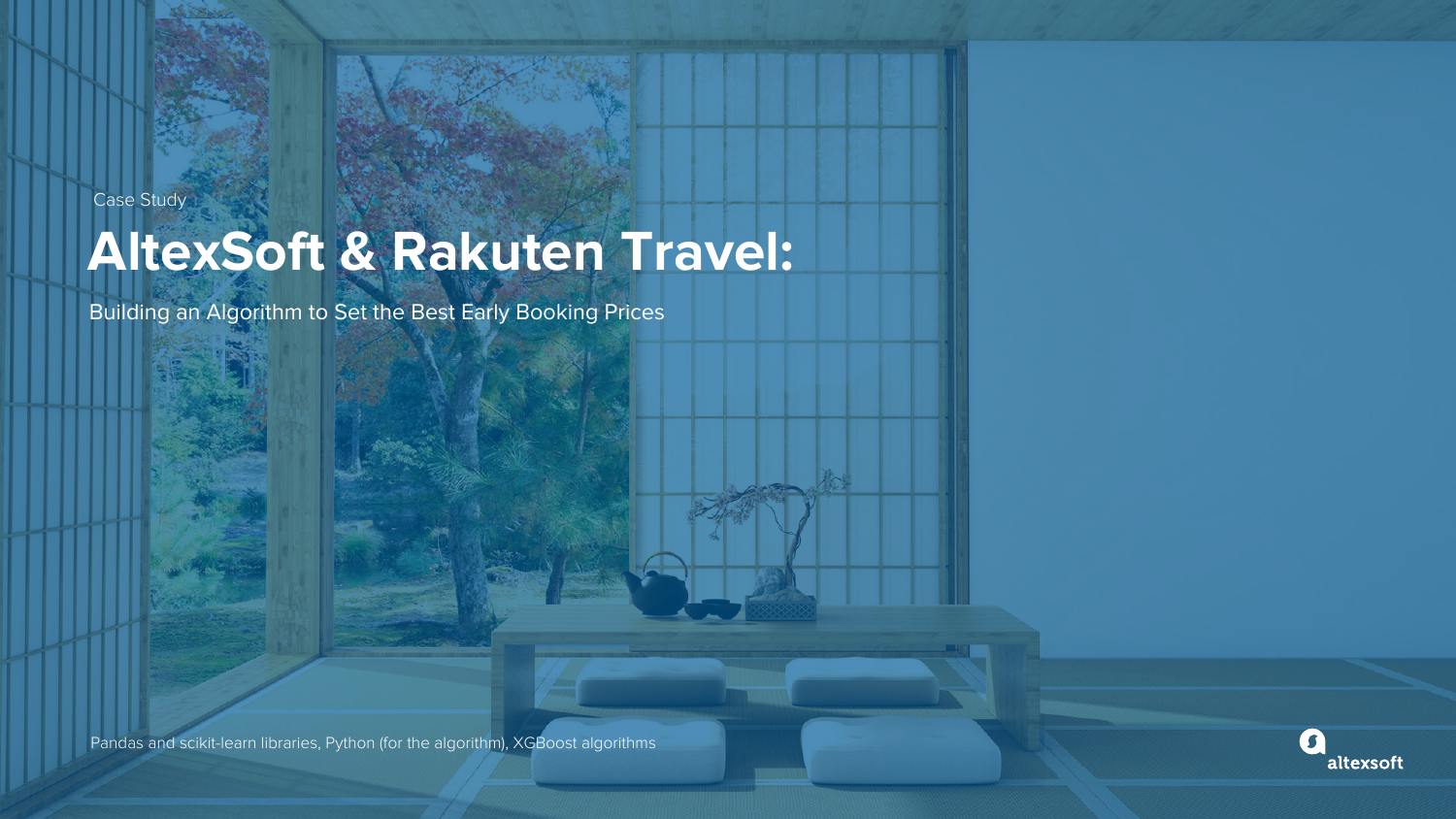## **Background**

Rakuten Travel is Japan's largest online booking platform with over 20,000 accommodation options nationwide. The client engaged AltexSoft to build an algorithm for revenue optimization at a small family hotel.

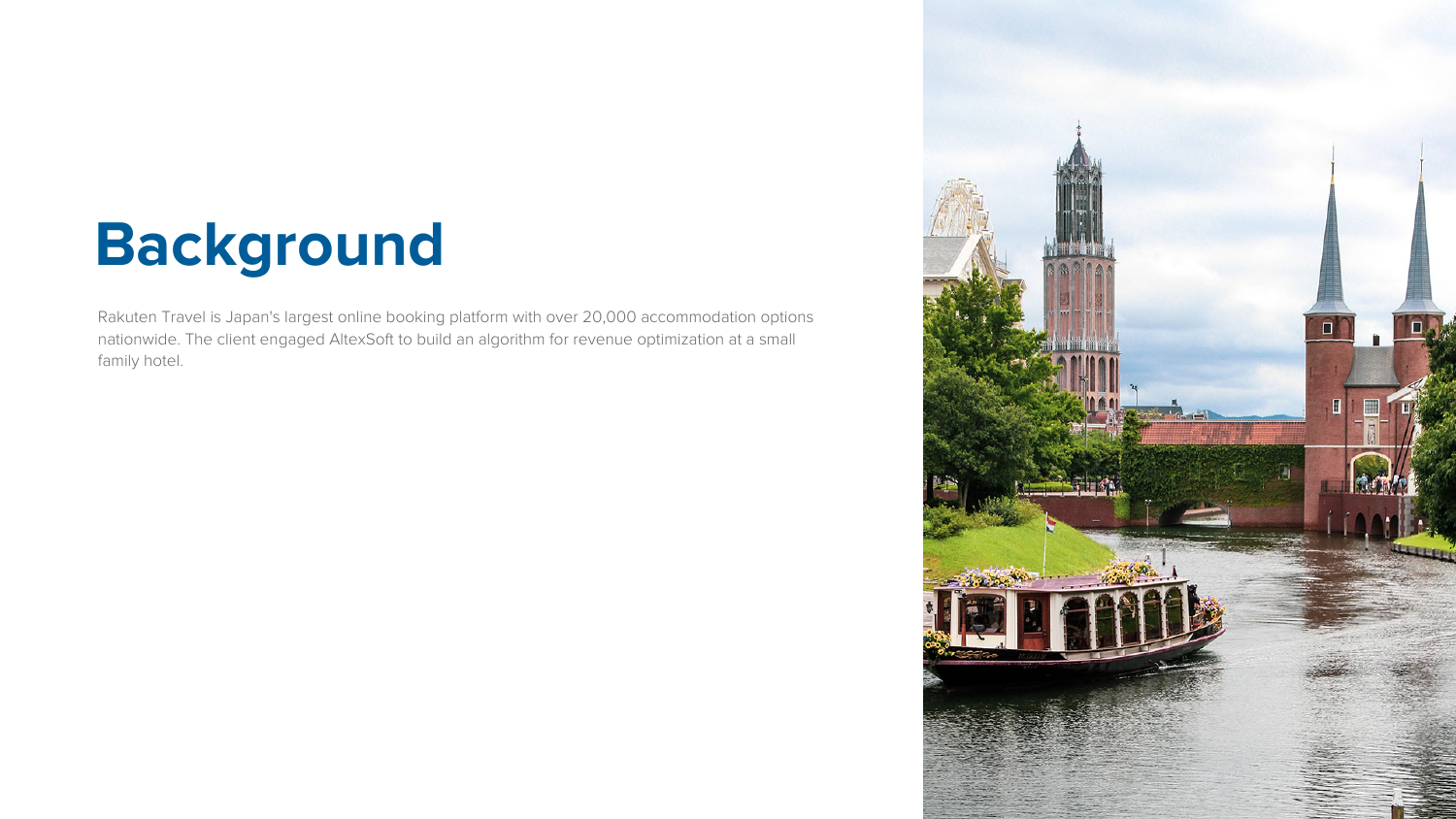# **Challenges**



Solve data scarcity



Filter out non-informative bookings



Compare prices of the family hotel against direct competitors



Leverage occupancy and prices to maximize revenue





The goal of our algorithm was to help the hotel decide on starting room prices - those established well in advance of the actual check-in. While building such a tool for informed decision-making, we faced the following challenges: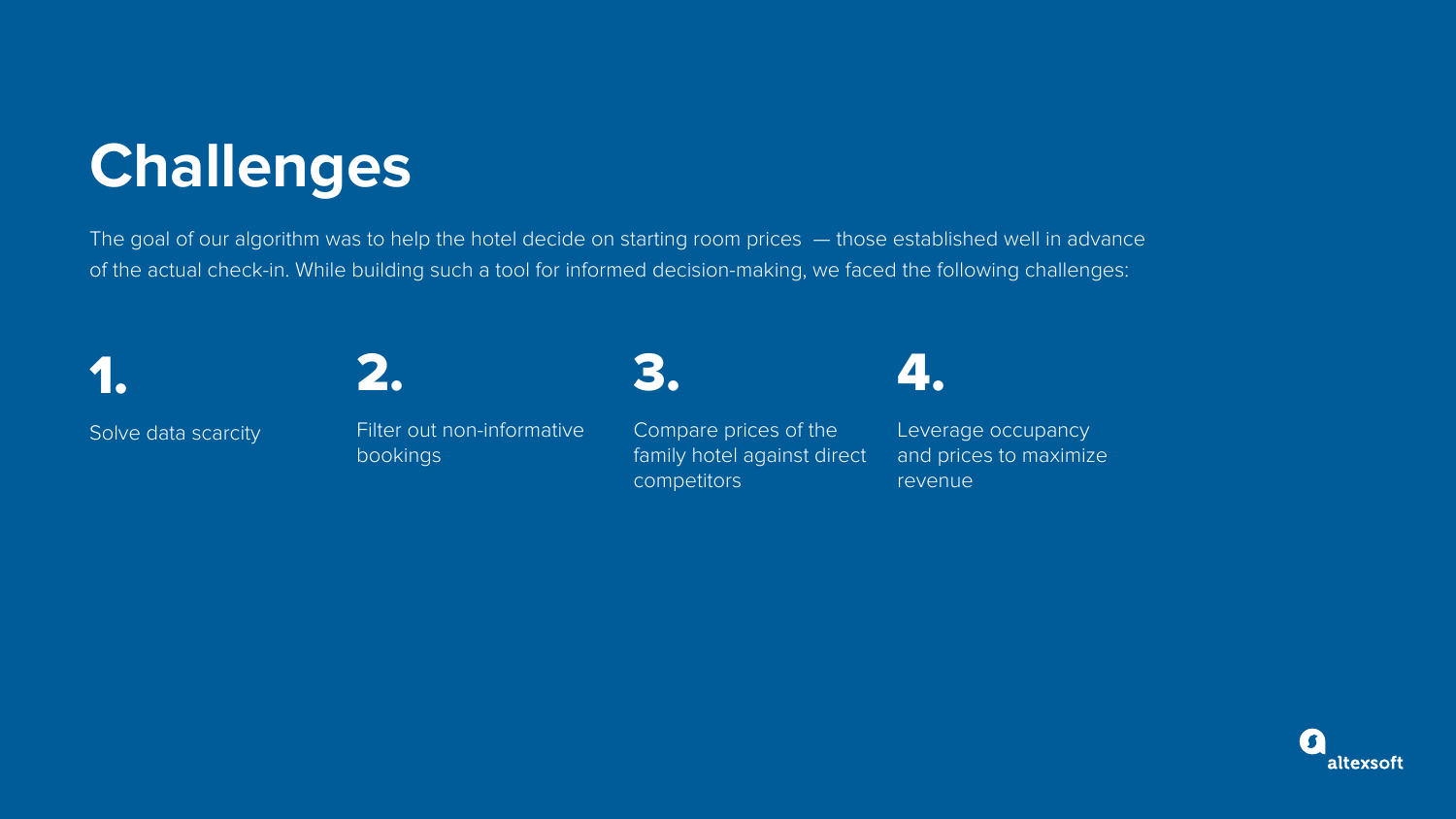## **Value Delivered**

### **2. Selecting reservations based on booking lead times**

Hotel prices are dynamic meaning they constantly change depending on demand. If a room is booked just a couple of weeks in advance, the price could differ drastically from the initial one.

As our objective was to recommend early-booking prices, we discarded all reservations made within 20 (and if it was possible even 40) days before check-in. Longer booking lead times, or periods between reservation and stay, gave us a more relevant picture of starting rates.

### **1. Finding direct competitors and processing their booking data**

The family hotel in question had only a one-year history of bookings. To make relevant price predictions, we needed data for at least two or three years. So, we decided to fill this gap with information about direct competitors that sold their rooms via Rakuten Travel platform.

From all accommodation options in the same area, we selected those with similar location, size, reservation options, and prices. Their booking histories were used to predict average market prices.

### **4.Training a price-elasticity model with the potential to increase revenue**





To find the perfect rate-demand ratio, we created a price elasticity model that predicts occupancy given seasonality, holidays, day of the week, general market trends, and, most importantly, hotel prices and their difference from average rates set by competitors. This enables revenue managers to track how changes in price differentials impact the occupancy and tweak initial prices of the family hotel to maximize income. Market rates for similar products are one of the most important factors to consider in revenue management. We processed historical data of direct competitors to build an algorithm that predicted average prices for each day of the year. We could compare those results with rates of the family hotel and use price differentials as an input for occupancy rate forecasting.

### **3. Creating a price predictor for average market rates**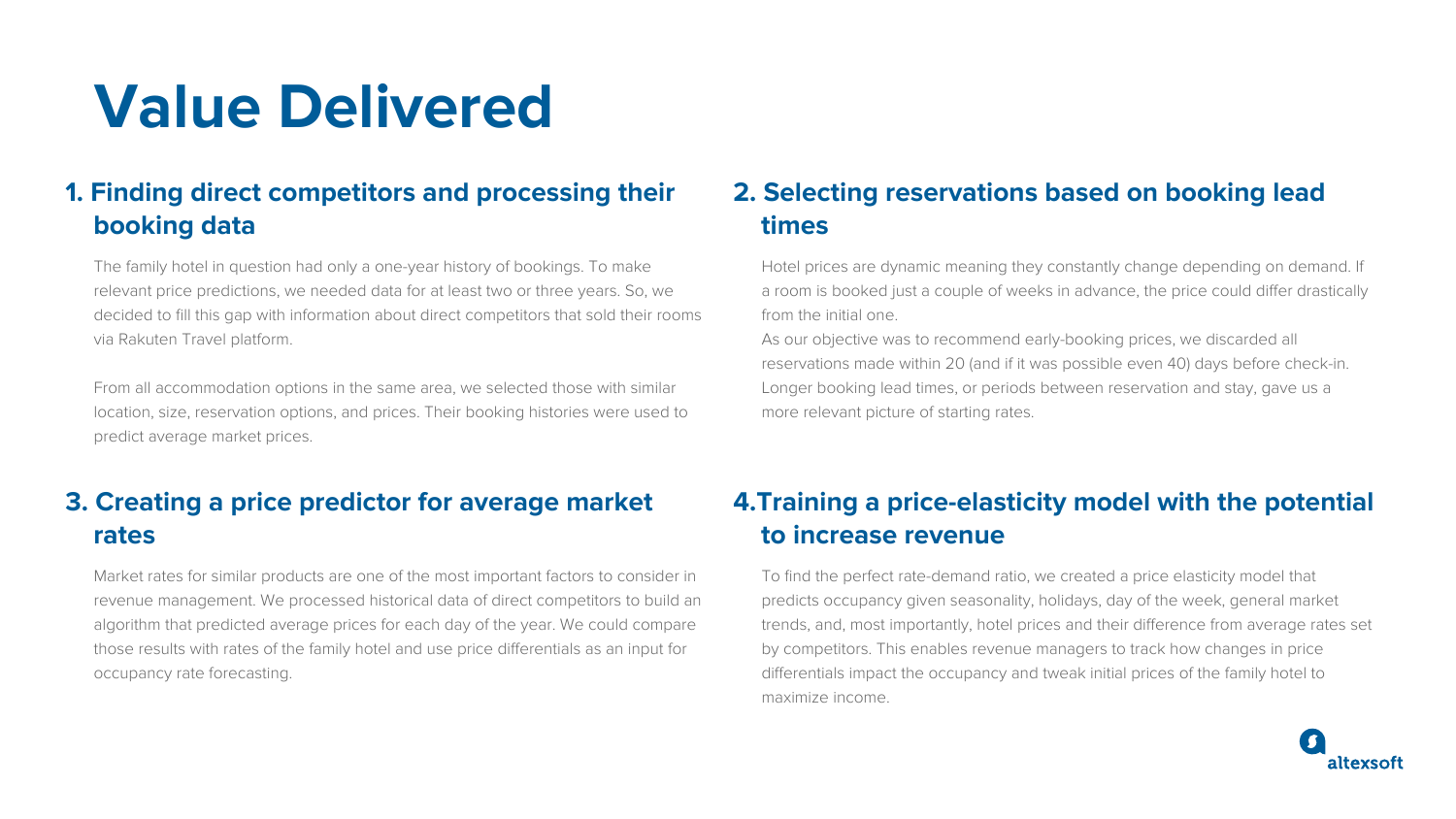# **Approach and Technical Info**

The project's scope was **2 man-months**. It was completed by **two Data Scientists**.

The technology stack of the project included **pandas** and **scikit-learn** libraries, **Python** (for the algorithm), **XGBoost** algorithms.